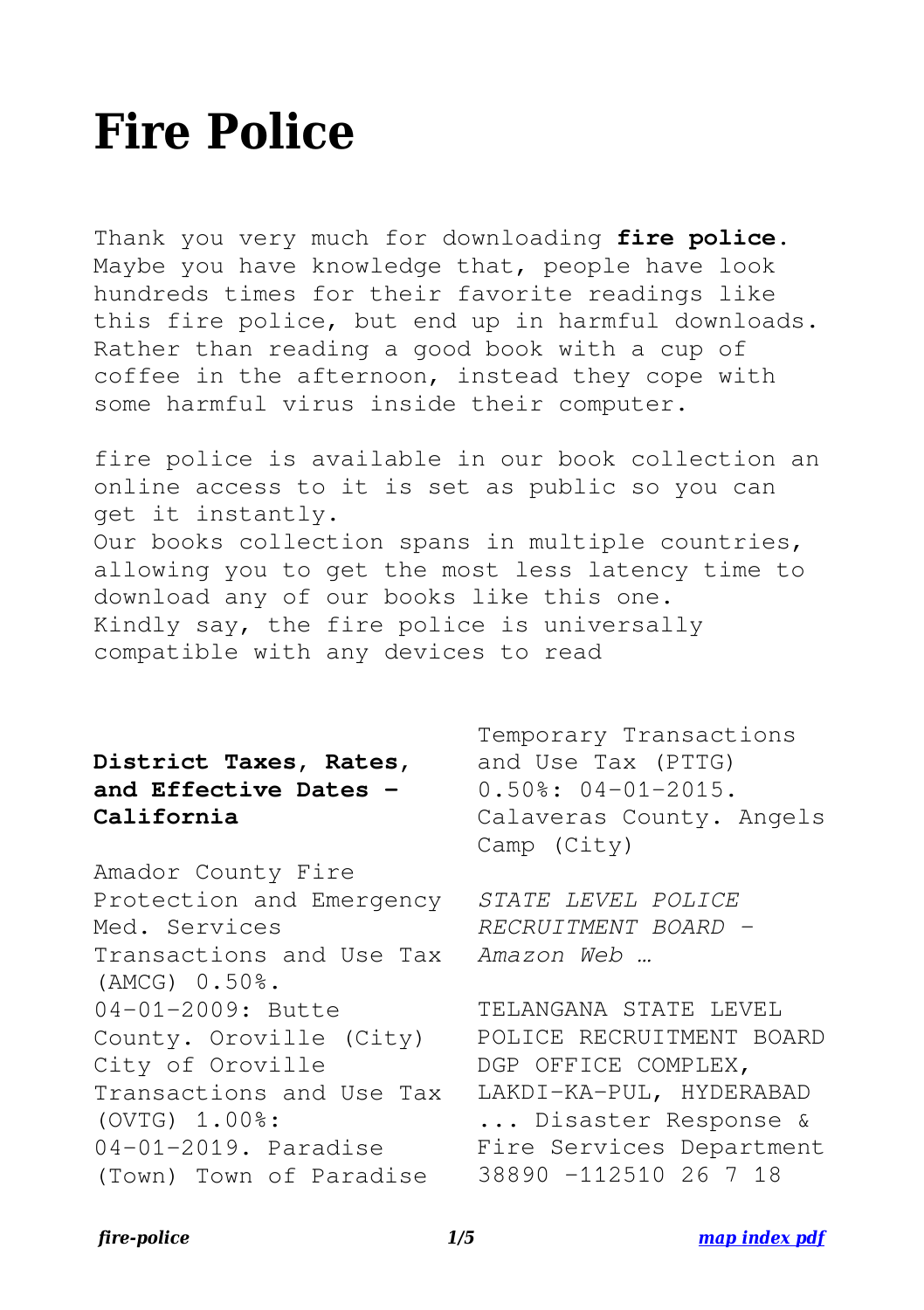Deputy Jailor (Men) in Prisons & Correctional Services Department 38890 -112510 8 Total Vacancies 554 The number of vacancies indicated above is only tentative and is liable ...

## **New York State Vehicle and Traffic Law - New York State …**

allocated for Police use Section 1101 Required obedience to traffic laws Section 1102 Obedience to police officers and flag persons ... violator of the law, or responding to, or working or assisting at the scene of an accident, disaster, police call, alarm of fire, actual potential release of hazardous material or other emergency. Emergency ...

*Protective ServiceS [NP-5] BargaiNiNg UNit coNtract*

Protective ServiceS [NP-5] BargaiNiNg UNit coNtract - Between-State of coNNecticUt and- coNNecticUt Police & fire UNioN iUPa/iaff, afl-cio effective: JUly 1, …

#### **WISCONSIN FIRE SERVICE GUIDEBOOK**

The Fire Prevention Section of the Department of Safety and Professional Services developed this guidebook to familiarize fire departments with the structure of state and local government; to provide guidelines for established and acceptable management and operational practices, and to provide information on selected topics that may be

#### A shark has eaten the Prime Minister The Prime Minister has …

8 The fire was started by the arsonist. 9 He was taken away by the police. 10 He's been treated very well. ...

#### The Goblet of Fire -Weebly

The police were summoned, and the whole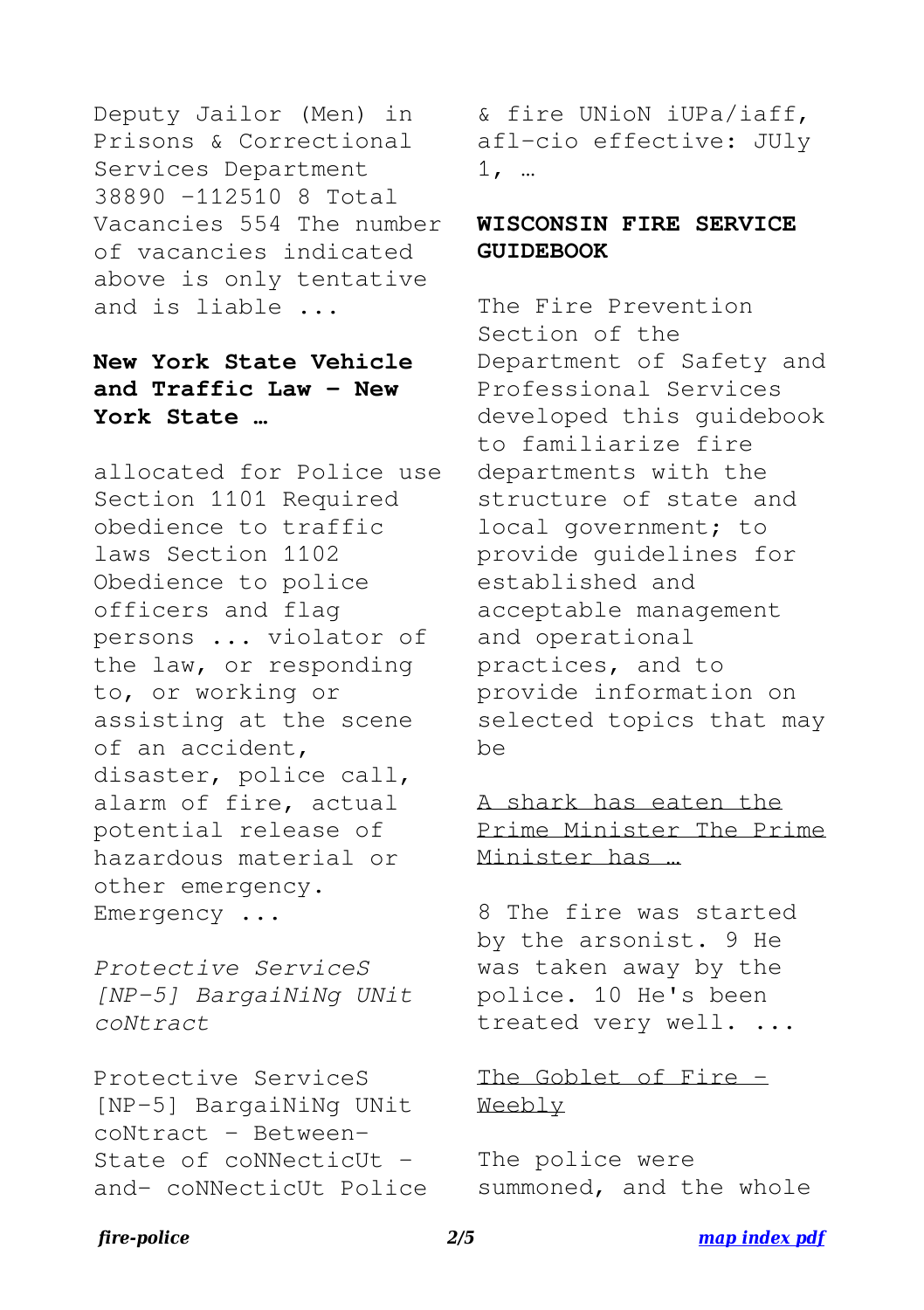of Little Hangleton had seethed with shocked curiosity and illdisguised excitement. Nobody wasted their breath pretending to feel very sad about the Riddles, for they had been most unpopular. Elderly Mr. and Mrs. Riddle had been rich, snobbish, and rude, and their grown-up son, Tom, had been, if anything ...

#### **MARIARIAN**

(Flood Depth) [1.0m)  $[0.5m)$  ----  $(5.0m)$ (33.9m) 30 I FL ÐIJ Legend Evacuation Shelter Level 1 (warning on flood) Evacuation Shelter Level 2 (flood hazard)

## **Fact Sheet #8: Law Enforcement and Fire Protection …**

worked exceeds the number of hours that bears the same relationship to 212 (fire) or 171 (police) as the number of days in the work period bears to 28. For example, fire protection personnel are

due overtime under such a plan after 106 hours worked during a 14-day work period, while law enforcement personnel must receive

# **Emergency Action Plan Template - Centers for Disease …**

Fight the fire ONLY if: • The Fire Department has been notified. • The fire is small and is not spreading to other areas. • Escaping the area is possible by backing up to the nearest exit. • The fire extinguisher is in working condition and personnel are trained to use it. Upon being notified about the fire emergency, occupants must:

## Fire and rescue services in England - Local Government …

Police and Crime Commissioners (PCCs) to have a direct role in the governance of fire and rescue services – either by becoming one of two forms of new 'PCC-style' fire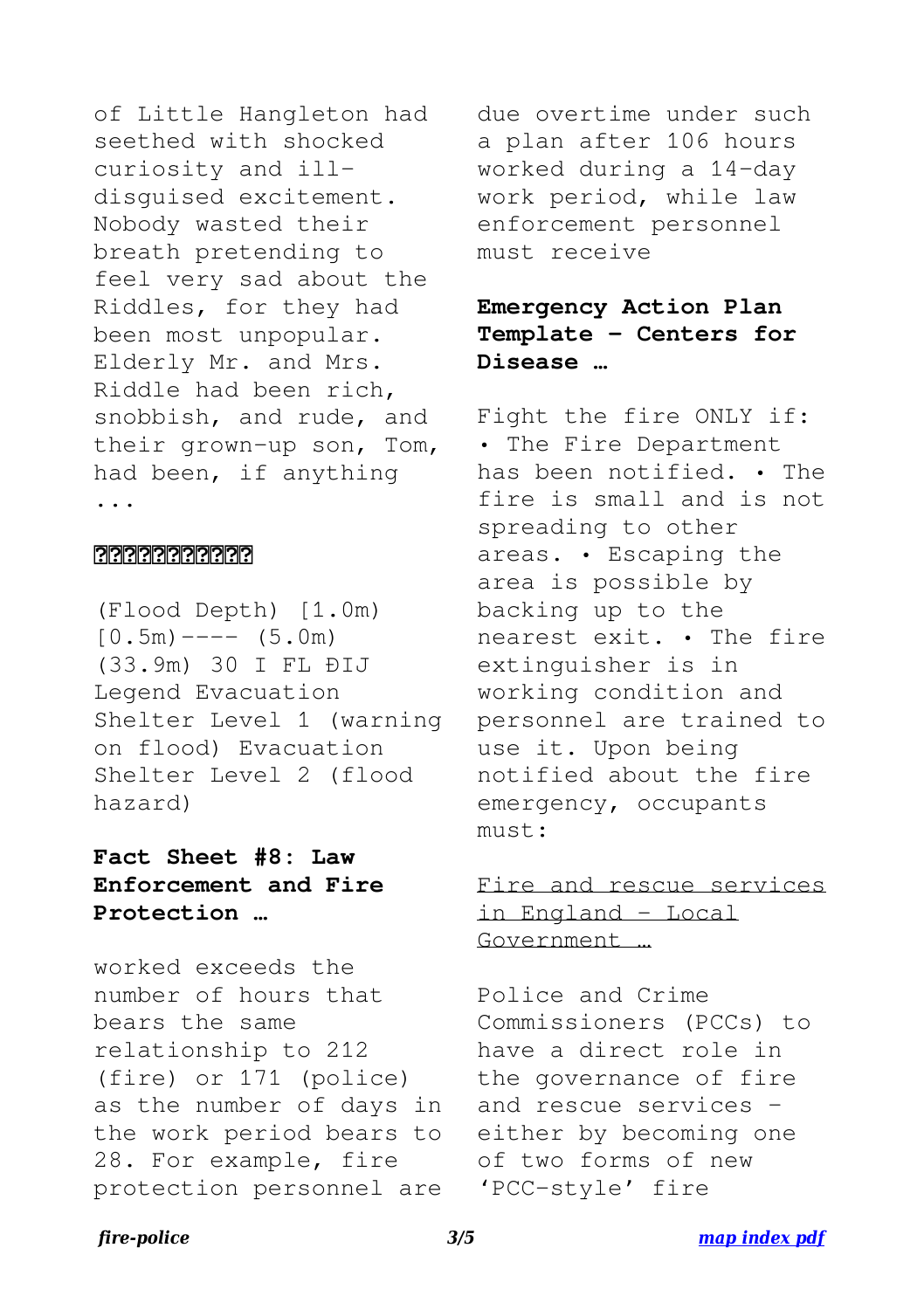authority, or by being allocated a voting seat on existing fire authorities. The LGA believes that local areas are best placed to work together to agree the right

#### **Michigan Department of State Offense Code Index**

Drove over fire hose 2730 Drove thru left turn only lane 2840 Drove thru right turn only lane 2840 Drove too fast for conditions 2300 Drove too slow for conditions 2300 Drove unlicensed vehicle 3500 Drove unregistered vehicle 3500 Drove w/o corrective lens 3030 Drove w/o due care & caution 2320 Drove w/o H,N,P,T,or X endorsement 3020

### **RECRUITMENT AND SELECTION OF POLICE OFFICERS**

police and fire commissioners, personnel departments, or civil service board members often determine who is eligible for hiring and promotion, and

assessment teams, city managers, mayors, and council members typically determine the selection of chief. In the former case, police officials may select officers from among those on the eligibility

# **An analysis of police department staffing: How many officers …**

governments in the areas of police, fire, EMS, Emergency Management and Homeland Security. In addition to providing technical assistance in these areas we also represent local governments at the federal level and are involved in numerous projects with the Department of Justice and the Department of Homeland Security.

# **MPOETC 2020 Requirements for Firearms Qualification**

Beginning in 2020, MPOETC will require all certified municipal police officers to qualify on a standardized course of